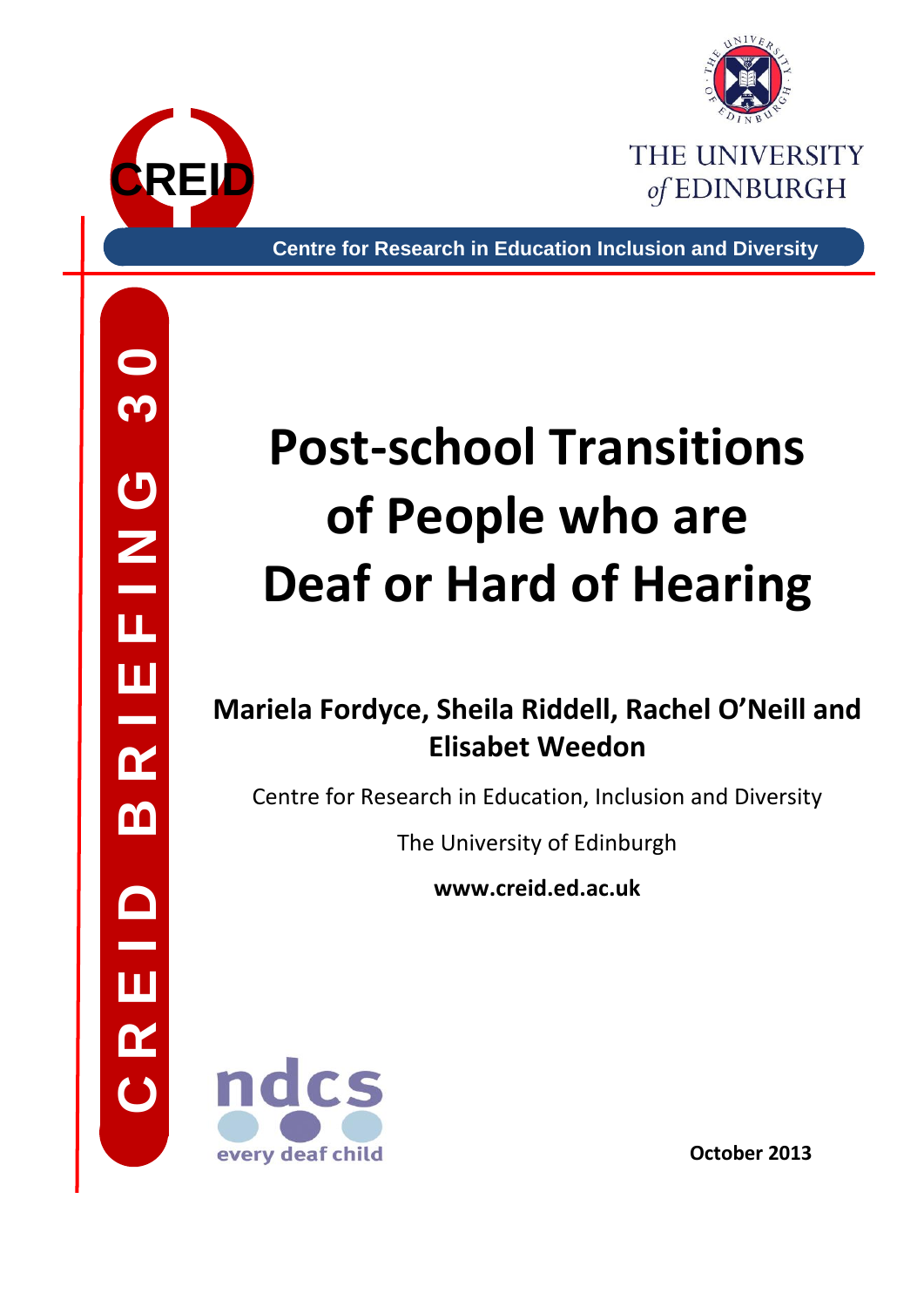*This research was funded by the National Deaf Children's Society (NDCS) and conducted by researchers in the Centre for Research in Education Inclusion and Diversity (CREID). The views and opinions within this document are not necessarily those of NDCS.*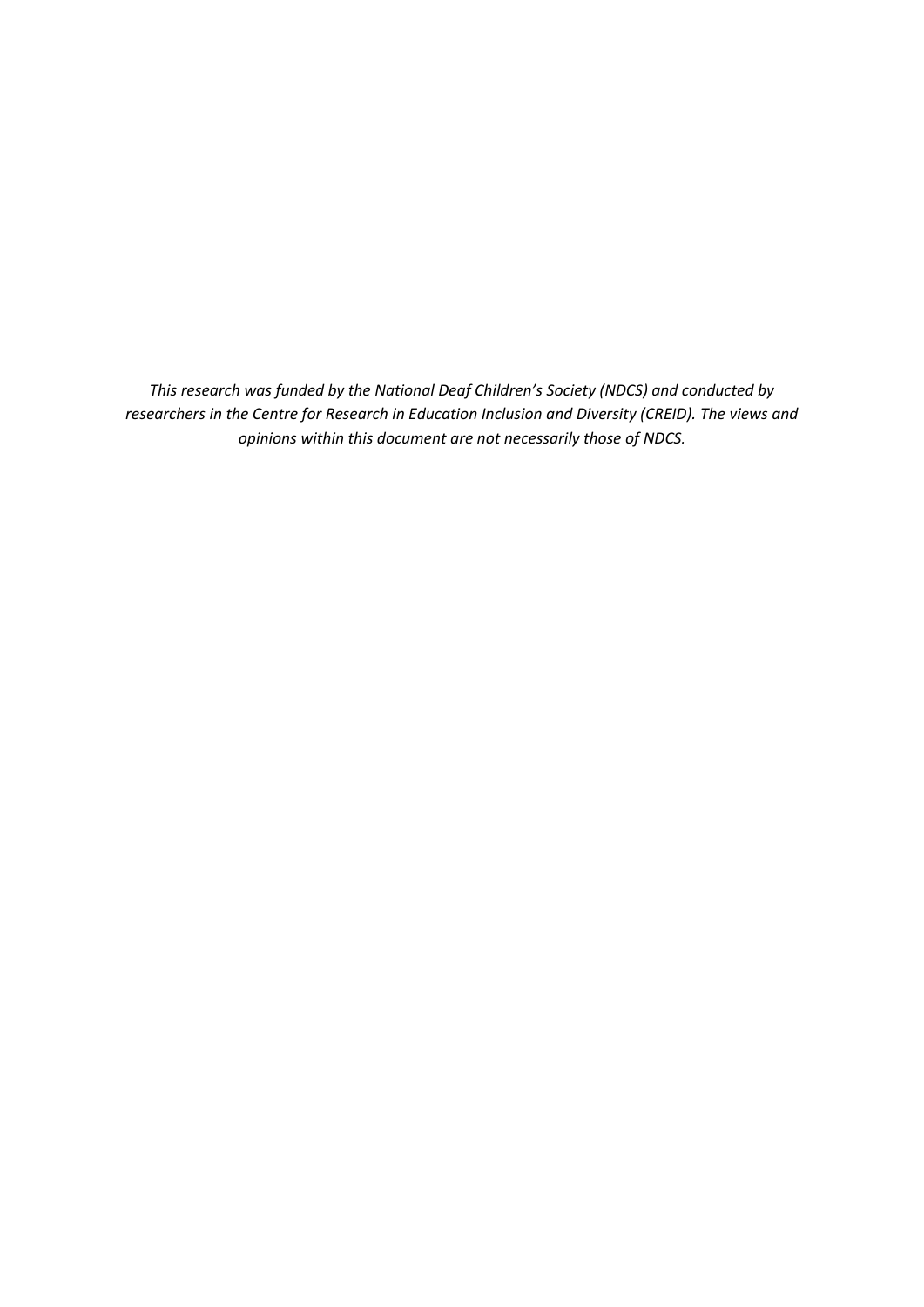#### **I**NTRODUCTION

For all young people, the process of transition to adulthood is likely to present a series of risks and challenges. This is especially likely to be the case for young people who are deaf or hard of hearing (DHH), who may face additional environmental and attitudinal barriers linked to the challenges of communicating in a hearing world. This research was designed to provide insights into experiences of transition of young people who are deaf or hard of hearing. It draws on administrative data from a range of sources to reveal broad patterns of transition, but also uses case studies of 30 young people to illuminate individual lived experiences.

The research questions addressed in the study are the following:

- What are the post-school destinations of DHH young people in Scotland and how do they compare with those of non-disabled young people and young people with other types of additional support needs?
- How do DHH young people's post-school destinations impact on their ability to achieve other important markers of adulthood, such as independent living arrangements and the formation of independent relationships?
- What barriers are encountered by DHH young people in accessing post-school education, employment and training opportunities?
- What factors promote 'successful' post-school transitions?

This executive summary firstly presents an overview analysis in response to these questions. This analysis is divided into five sections:

- Summary of findings
- Post school destinations and their significance
- Barriers to successful post school transitions
- Support mechanisms
- Intersecting factors in adult status and identity

Following this, the key quantitative and qualitative data collected is summarised and presented along with some emerging questions and suggested implications for local authorities and other service providers. This section is organised according to six key areas in which data was collected:

- School experiences
- Post school transition planning
- Experiences of higher education
- Experiences of further education and training
- Employment experiences
- Markers of adulthood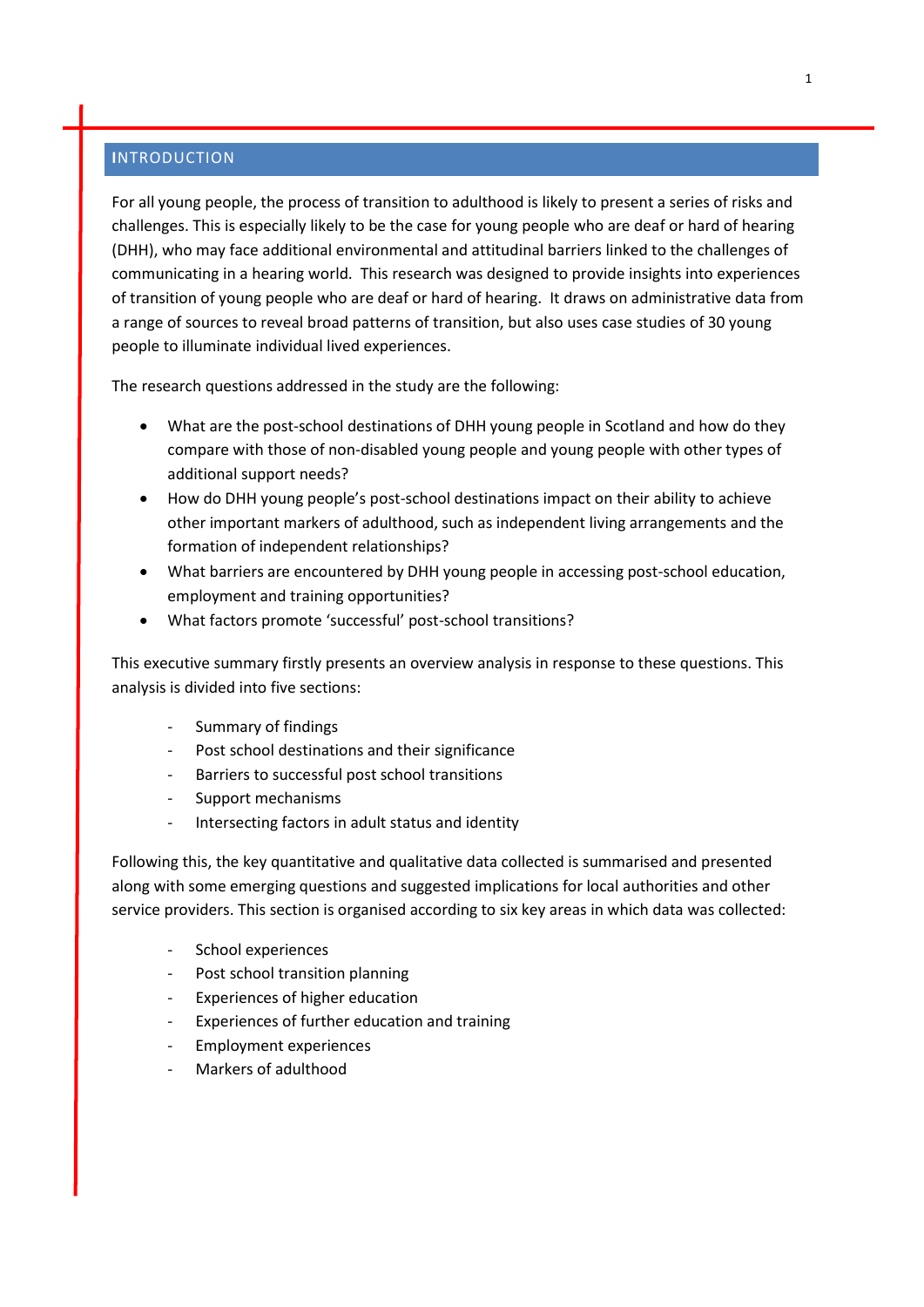#### **SUMMARY OF FINDINGS**

This study has highlighted the wide range of post-school transition experiences and outcomes of young people who are DHH. We have identified patterns of post-school transitions, and the ways these are strongly associated with socio-economic status and educational outcomes at school. Differences were found between those DHH young people with higher levels of qualification who progress into higher education, those with somewhat lower levels of qualification who move into mainstream further education and training, and those with few or no qualifications who move into personal development programmes in college, or who become disengaged from education, training and employment. The latter group includes young people who are DHH and have complex support needs (i.e., hearing impairment as well as other disabling conditions or support needs).

There is a strong association for all young people, including those who are DHH, between socioeconomic status and educational outcomes. Young people who are DHH and from relatively socially advantaged backgrounds tend to do well in school and progress to higher education, where they are generally well supported. They also have high rates of employment post-university, similar to the employment rates of non-disabled graduates. Young people from less socially-advantaged backgrounds tend to move into vocational education and training after school, where they have less access to individually tailored support and poorer labour market outcomes. Much work remains to be done in ensuring that all young people who are DHH, irrespective of socio-economic status, have positive experiences in the school system, continued education and, subsequently, in the labour market.

Students from more socially advantaged backgrounds are, at least to some extent, protected from risk. At school and university they receive better support, and have access to social networks which facilitate access to well-paid employment, which in turn facilitates the establishment of an independent home and relationships. In contrast, young people from socially disadvantaged backgrounds who are DHH are, exposed to many more risks, typically receiving less support in school and college, and finding greater difficulty in obtaining reasonably well paid work. For all young people who are DHH, negotiating a positive social identity is a major challenge, although here too the difficulties are mitigated for those with higher qualifications and greater financial security. Whilst most young people in this study are positive about many aspects of their lives, the difficulties and tensions are also apparent. It is also evident that many young people could be helped to overcome some of the difficulties they encounter through provision of more carefully tailored services and the encouragement of more positive social attitudes.

#### **POST-SCHOOL DESTINATIONS AND THEIR SIGNIFICANCE**

The review of policy and statistics in Section 1 of the main report shows that, in 2011/12, 26% of young people who are DHH moved from school into higher education. This figure includes those moving into sub-degree programmes in colleges such as Higher National Certificates (HNC) and Higher National Diplomas (HND). However, by far the largest group of DHH leavers moved into vocational or personal development courses in college. A small group of young people who are DHH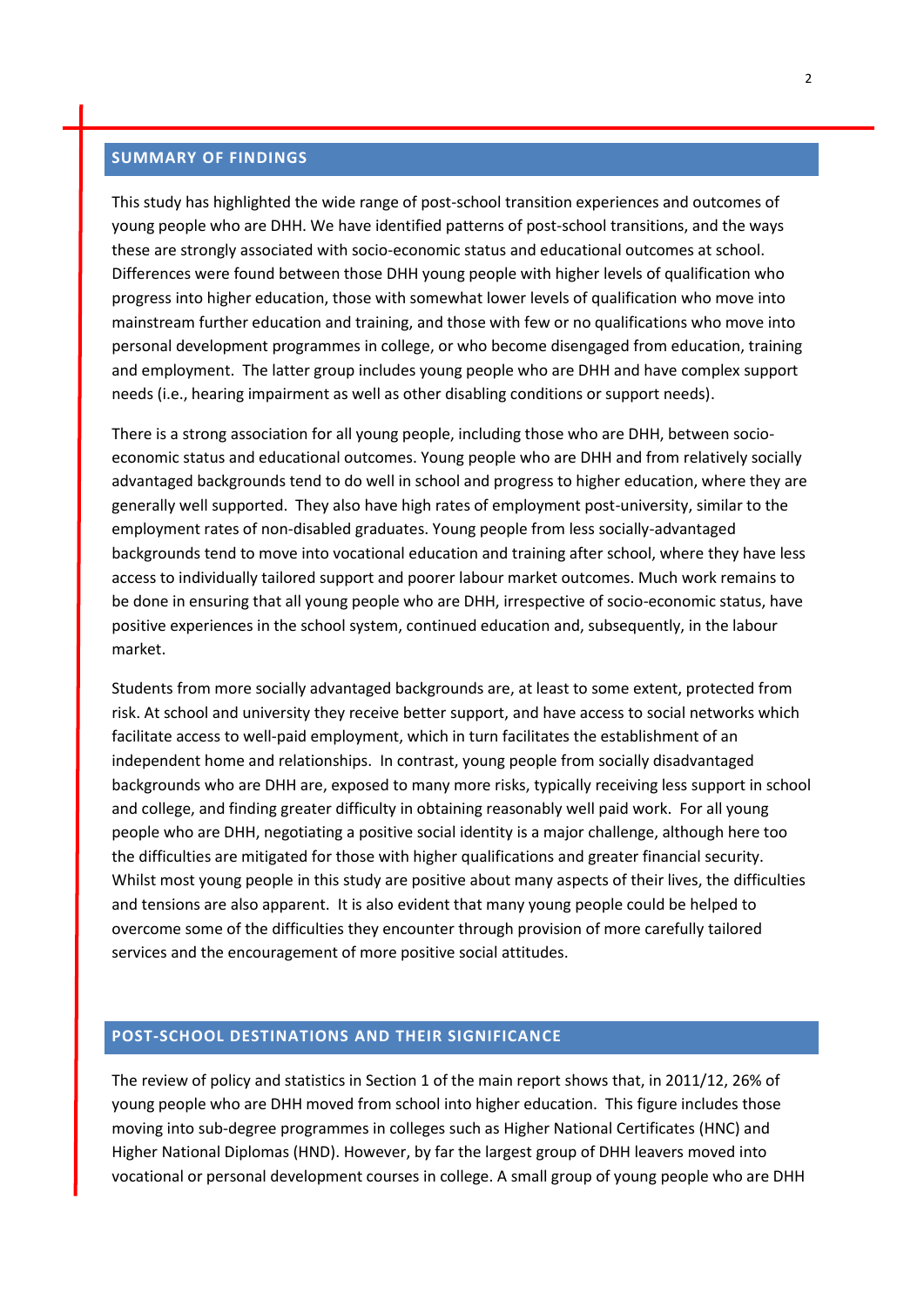were enrolled on training programmes (1.5% ) and relatively small numbers of young people who are DHH were unemployed and seeking work (8.3%) or economically inactive (4.5%).

Higher education conferred considerable advantages both in terms of the nature of support available and chances of obtaining a reasonably paid and relatively secure job at the end of the course. Those undertaking further education college courses were less positive about the quality of support and subsequent employment opportunities were less well paid and more insecure. The Scottish Government is devoting a growing proportion of the total education budget to universities in order to ensure that a funding gap does not open up between institutions north and south of the border in the light of different policies on student fees. Higher education students in our sample were clearly benefiting from this investment. By way of contrast, a report by the Auditor General for Scotland, published in September 2013 (Audit Scotland, 2013), confirmed a year on year reduction in college funding, with 110,000 fewer places available in academic year 2011/12. Further education students in our sample were much more likely to encounter problems with levels of support in college, as well as difficulties finding employment on completion of their course.

Those leaving school with few or no qualifications were clearly encountering the most difficult postschool transitions, with disrupted working lives, economic insecurity and limited future prospects.

#### **BARRIERS TO SUCCESSFUL POST-SCHOOL TRANSITIONS**

The quality of young people's school experience, described in Section 3 of the main report, underlines its importance in shaping post-school experiences. Lack of appropriate communication and social support in school was undermining of confidence and led to social isolation. There appeared to be particular problems in schools in less advantaged urban areas, where many pupils were likely to have additional support needs. Difficulties in service delivery also occurred in rural areas due to a highly dispersed population.

The majority of young people were taught in mainstream schools using oral communication in the classroom, with a small number placed in mainstream school with hearing impairment departments or in a special school for the deaf. Because only a limited number of pupils were taught with BSL as the medium of instruction, it is not possible to compare the outcomes of schools with different communication policies. However, it is quite clear that many children who are DHH are able to achieve very well using oral communication. However, it was also clear that for a significant group of children problems with bullying and social isolation arose. Three case study young people moved to an academically selective special school for the deaf in England for their senior years on the grounds that the curriculum available to them in special education in Scotland was failing to develop their academic potential. All three achieved good educational qualifications and progressed into higher education.

Barriers were not only associated with restricted educational services and opportunities, but also as a result of poor services audiology services, particularly when the young person moved from paediatric to adult audiology services. Frequent delays were reported in the provision of hearing aids by adult audiology services, necessitating, in one case, the use of a private service.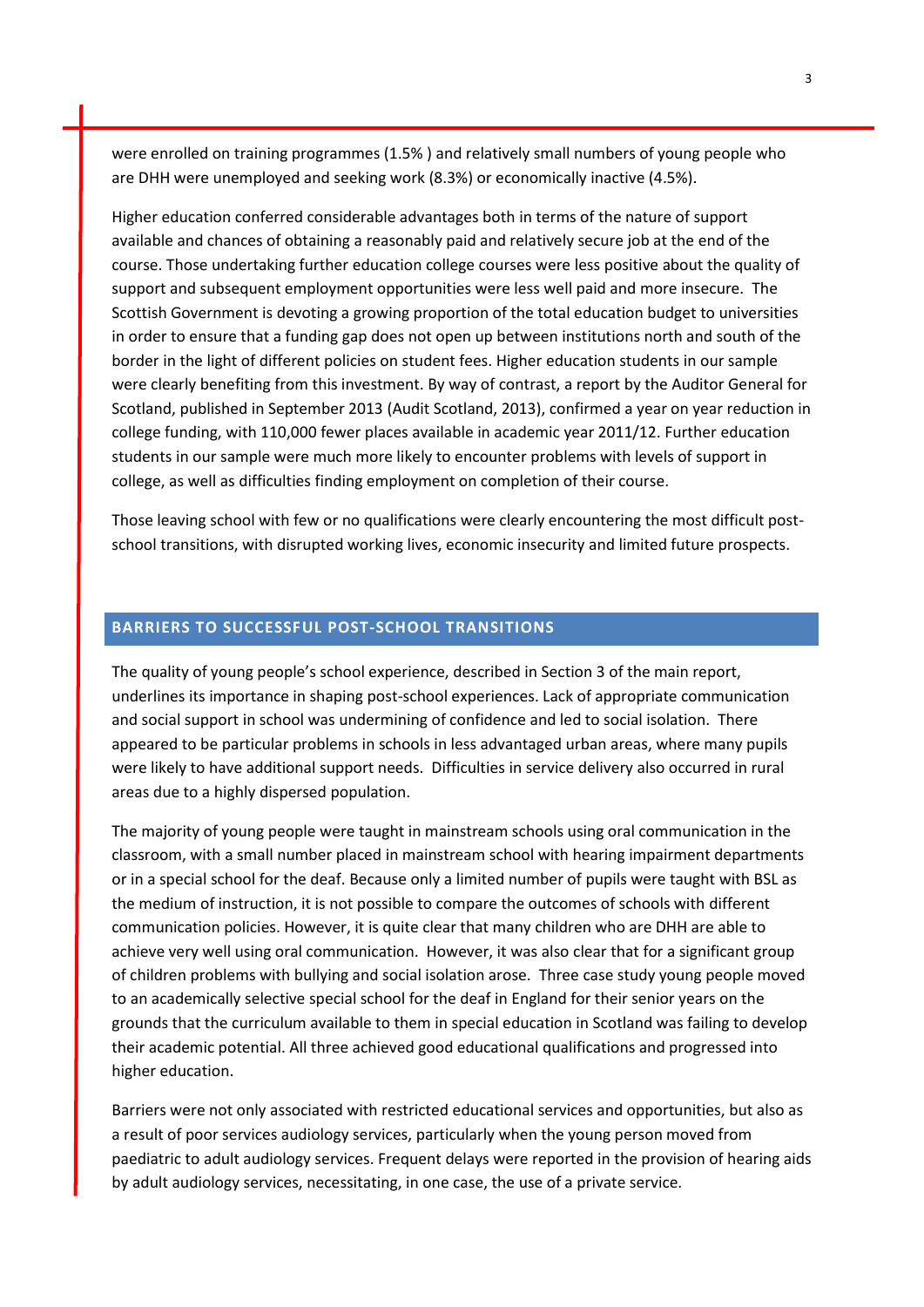Poor post-school transition planning appeared to be a problem for young people leaving school with low educational qualifications. Young people who were DHH and lived in socially disadvantaged areas often experienced a variety of problems and sometimes made a sudden decision to leave, in one case to avoid exclusion. These young people might have benefited from much closer engagement by the school and other agencies in a transition planning process, but appeared to receive very little support. By way of contrast, young people in more socially advantaged areas with higher qualifications were relatively unscathed by the lack of transition planning. They were well supported by parents and family, but also by the support offered by the school to all young people in making university applications.

Riddell et al. (2001) noted the lack of meaningful post-school opportunities for young people with significant learning difficulties and complex needs, and this was also reflected in case study findings. The current squeeze on welfare benefits and local authority funding for social services was likely to have a negative impact on the future opportunities of a young man with Down's syndrome.

Many young people had encountered discriminatory attitudes particularly in employment recruitment, which often led to dilemmas with regard to disclosing a disability. It is evident that much work remains to be done in ensuring that employment practices reflect the spirit of antidiscrimination legislation, and that young people who are DHH are not squeezed out of the labour market at a time of rising youth unemployment.

#### **SUPPORT MECHANISMS**

The availability of additional aids and services to support communication, including the provision of hearing aids and interpreters, are important facilitators of successful post-school transitions for young people who are DHH. In addition, peer group and family support are clearly also vital, and the young people in our research had very different experiences of access to social capital.

Social capital was defined by Schuller, Baron and Field (2000, p. 1) as 'broadly, social networks, the reciprocities that arise from them, and the value of these for achieving mutual goals'. As noted by Riddell, Baron and Wilson (2001, p. 144):

*Social capital is now seen as just as important as financial, physical and human capital in explaining social hierarchies, variations in individual and civic health and well-being, and, above all, differential national profitability.*

The network of social and community relations is believed to underpin individuals' ability to engage in education, training and employment, and achieve positive outcomes. The analysis of the school and post-school experiences of the DHH young people in this study suggested that the social networks and advocacy power of their parents were closely related to their socio-economic status. They played a significant role in shaping the young people's experiences of school education, as well as their post-school journeys.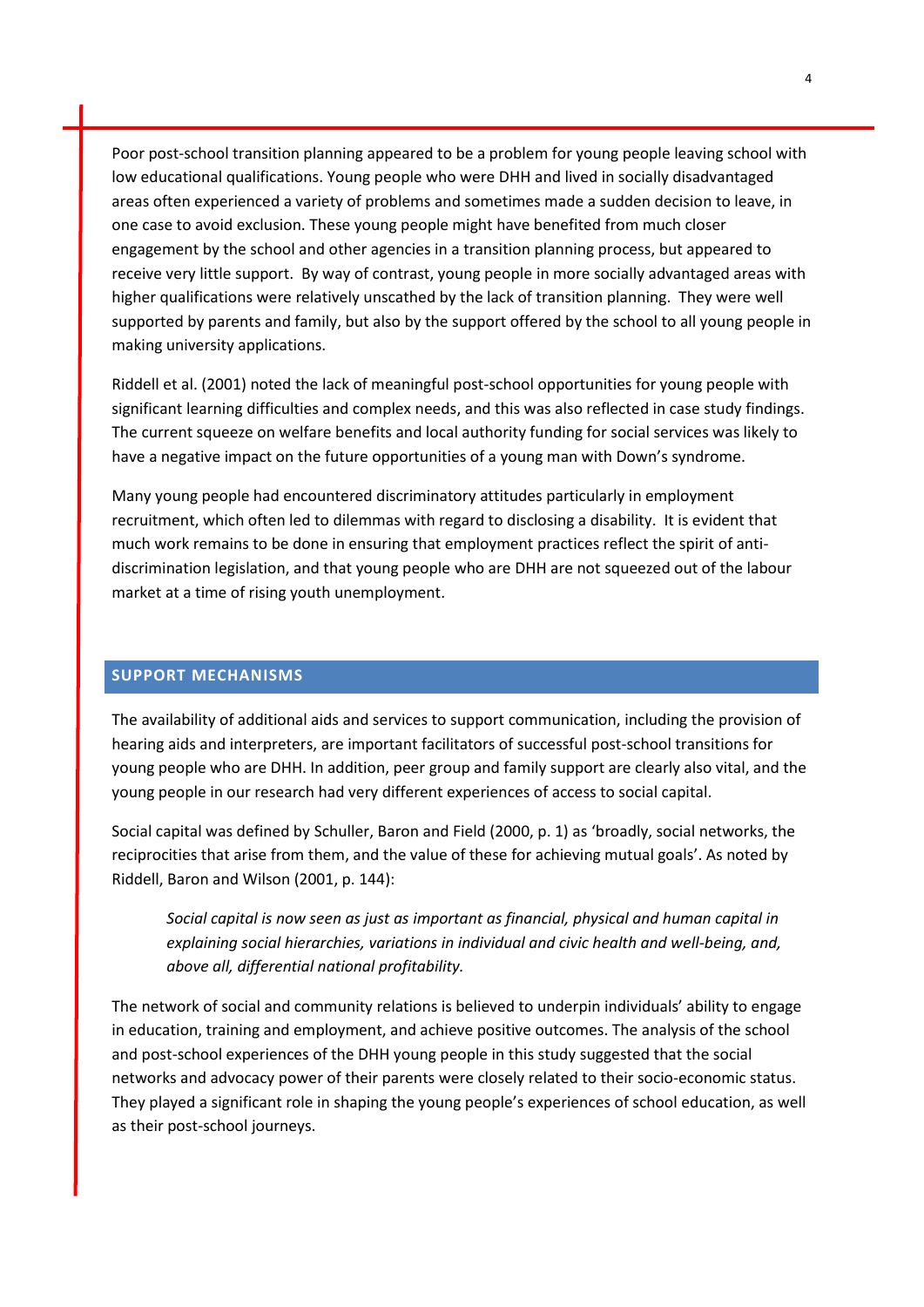#### **INTERSECTING FACTORS IN ADULT STATUS AND IDENTITY**

Establishing an autonomous adult identity is clearly intrinsic to the process of post-school transition. Young people in the study varied in relation to the extent to which they regarded deafness as intrinsic to their sense of self. All of the young people in our case studies acknowledged that being deaf or hard of hearing affected their lives at a very deep level, but many were upbeat and positive about their lives. All had to make very great efforts to communicate with others in a hearing world. Some adopted a strategy of playing down their hearing impairment, socialising with hearing young people and trying to minimise difference.

Overlaying deaf identity were other social characteristics related, for example, to social class, gender and ethnicity. Young people from more socially advantaged backgrounds appeared to be more selfconfident and aware of their rights to non-discriminatory treatment. Positive reinforcement came from achieving highly at school, effective support at university and the expectation of well-paid employment. Young people from less socially advantaged backgrounds generally achieved fewer educational qualifications, struggled to find appropriate college courses and subsequently employment which would pay a living wage. In their accounts of current living arrangements and hopes for the future, the young people highlighted the associations between obtaining a reasonably paid job, moving out of the parental home and establishing an independent base.

#### **SUMMARY OF FINDINGS: SCHOOL EXPERIENCES**

#### **KEY FINDINGS FROM THE REVIEW OF OFFICIAL STATISTICS**

- The only publicly-available official statistics about children who are DHH in Scottish schools are statistics about pupils in publicly-funded Scottish schools who receive support for learning due to a hearing impairment. As these do not include the DHH pupils in publiclyfunded schools who do not receive support for learning and the DHH pupils in independent schools, actual figures are likely to be higher.
- In 2012 pupils who received support for learning due to a hearing impairment represented 0.34% of all pupils in publicly-funded Scottish schools.
- The most common type of support plan for hearing-impaired pupils in publicly-funded schools was the Individualised Educational Programme (33%).
- Less than 15% of pupils who are DHH are educated in special schools.
- There doesn't seem to be a strong relationship between hearing impairment and level of deprivation among pupils who are DHH in publicly-funded schools.
- In 2011/12, compared with school leavers with no additional support needs, DHH school leavers who received support for learning: (i) left school with no qualifications in far greater proportion (8.9% vs. 1%); (ii) were almost twice as likely to leave school with Standard Grades at 3-4 (14.4% vs. 7.5%); (iii) were almost half as likely to qualify for entry into higher education (36.4% had Highers and Advanced Highers, as opposed to 60.2% of school leavers with no additional support needs).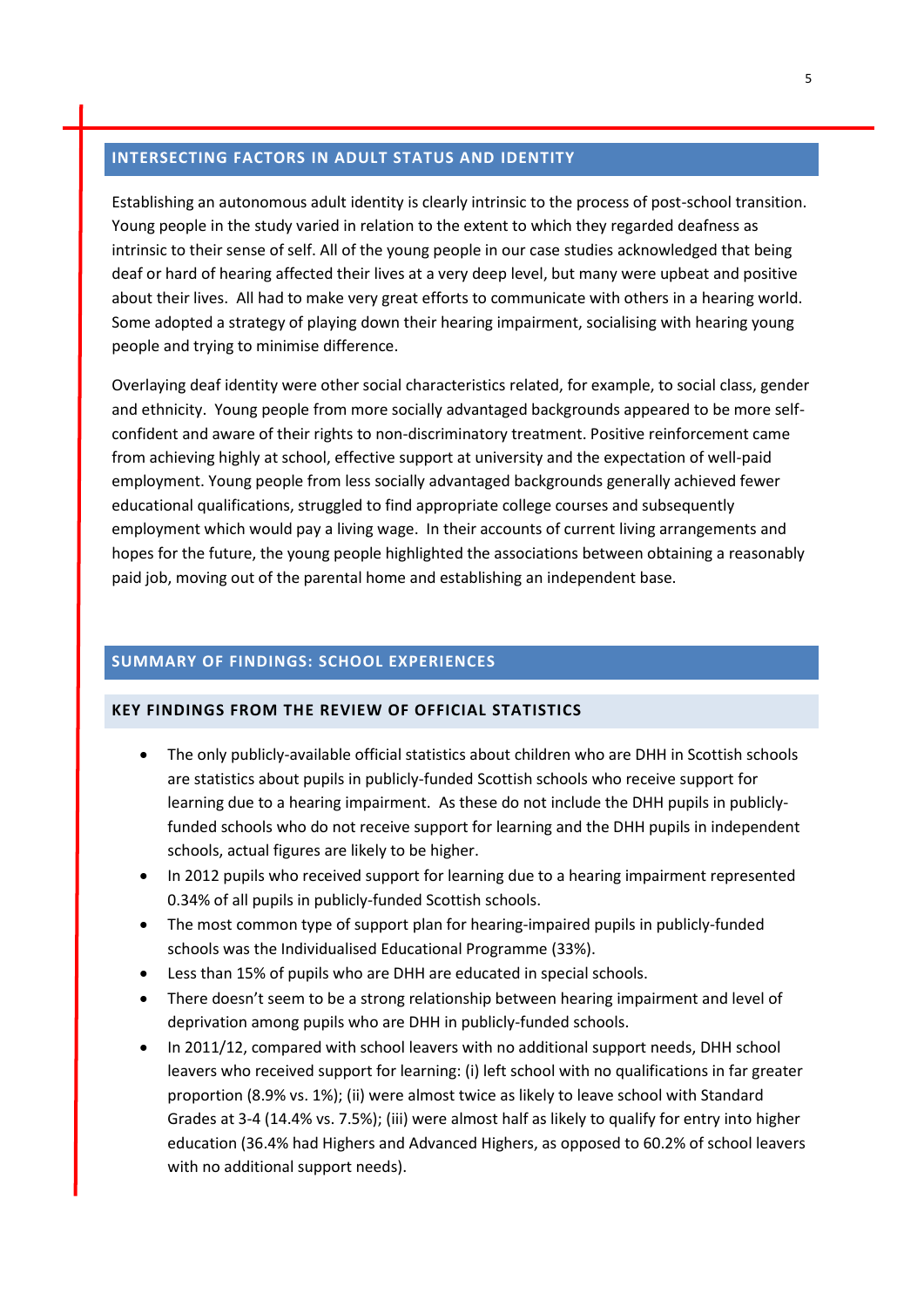- Most participants went to mainstream schools and were educated orally (25 out of 30). Some went to mainstream schools with resource bases for the deaf. A minority went to special schools for the deaf.
- Those who went to schools for the deaf communicated in British Sign Language (BSL). Unlike the rest of the DHH participants in this study, they seemed to have difficulties finding schools which fitted their academic and social needs, so they changed schools more frequently. Three BSL users from socially advantaged backgrounds transferred to a selective private school for the deaf for their senior years. The other two BSL users in this study transferred to mainstream schools.
- Most of those educated in mainstream schools received academic support from teachers of the deaf. Others were supported by educational audiologists, Learning Support Departments or communication support workers.
- There was wide variation in the frequency of support, from full-time teaching support to brief one-to-one sessions a few times a year. Generally speaking, support was more concentrated in primary years and the first four years of secondary school.
- DHH pupils benefited from a series of adjustments, such as longer time in exams.
- There seemed to be some variation in the consistency and quality of support offered by different schools/authorities. Apart from providing academic support, some local authorities organised deaf peer groups, which gave pupils the opportunity to interact with other DHH pupils. On the other hand, a few young people reported that they had no support at various stages of their school career.
- DHH pupils valued mainstream teachers who were aware of their communication needs and adjusted their behaviour accordingly.
- One third of participants encountered barriers to participation in class and when they engaged in extra-curricular activities. Many young people believed that the barriers they encountered in school were a direct consequence of their hearing loss (e.g., not being able to hear teachers in class or to listen to audio materials). Some also mentioned teachers' lack of deaf awareness. There were frequent mentions of the lack of subtitles on videos shown in class. However, the most frequently cited difficulties in school were not academic, but related to the issue of social adjustment.
- Two thirds of young people in the case studies mentioned that they had been bullied or felt socially isolated in school because they were deaf or hard of hearing. In some cases the bullying had profound negative effects on their academic attainment and general well-being. Findings suggest that those who had DHH friends or family and performed well academically were less likely to be bullied or feel isolated.
- Many young people in the case studies believed that the learning support they received and the equipment they used made them 'stand out' amongst their peers. This was the reason why some of them stopped using radio-aids or turned down academic support in secondary school.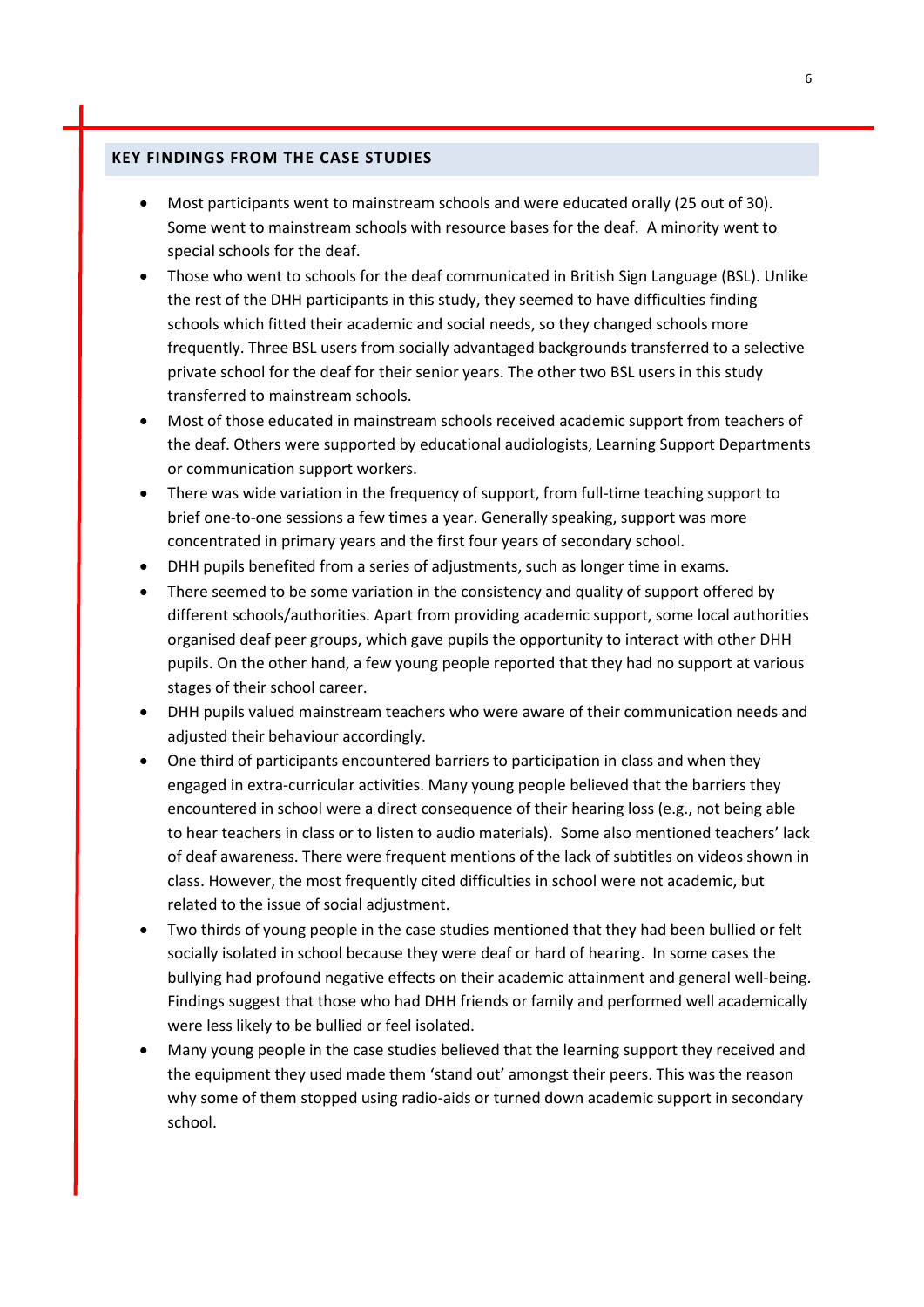- **What is the total number of pupils with hearing impairment in Scottish schools, and what proportion receive support for learning?** The information published by the Scottish Government does not include pupils in independent schools and pupils in publicly-funded schools who do not receive support for learning.
- **How does the socio-economic background of pupils who are DHH impact on their educational attainment?** Previous research (Hills et al., 2010) has shown that pupils from poorer areas tend to have lower educational outcomes than pupils from less deprived areas. There is a need to investigate the nature of this relationship for pupils who are DHH.
- **How do the type of school attended and degree of social inclusion influence the educational attainment of pupils who are DHH?** Findings from the case studies suggest that some pupils had difficulties finding schools which fitted their academic and social needs, and that pupils who were bullied left school with lower qualifications. There is a need for further research to explore these relationships.

#### **IMPLICATIONS FOR SCHOOLS AND LOCAL AUTHORITIES**

- There is a need for greater consistency in the quality of support offered by different schools in both mainstream and special sectors.
- Pupils who are DHH in mainstream schools should benefit from better academic and social support.
- In some special schools for the deaf, there is a need for more academic stimulation and emphasis on academic achievement.
- For pupils with no disabilities there is a strong association between attainment and socioeconomic status. Pupils who are DHH from socially disadvantaged backgrounds may also need much stronger support in school and at home to ensure that they fulfil their academic potential.

#### **SUMMARY OF FINDINGS: POST-SCHOOL TRANSITION PLANNING**

- Most participants did not have post-school transition plans. There was evidence that transition planning took place for only four participants. Three of them had learning difficulties and were in specialist provision (special schools or mainstream schools with specialist units).
- Not all those who had complex needs benefited from transition planning. Participants with conditions such as social-emotional and behavioural difficulties or dyslexia did not have transition plans. Neither did all those who were at mainstream schools with resource bases.
- Some of the young people who did not have transition plans found out about support at their post-school destinations from their support workers or their parents.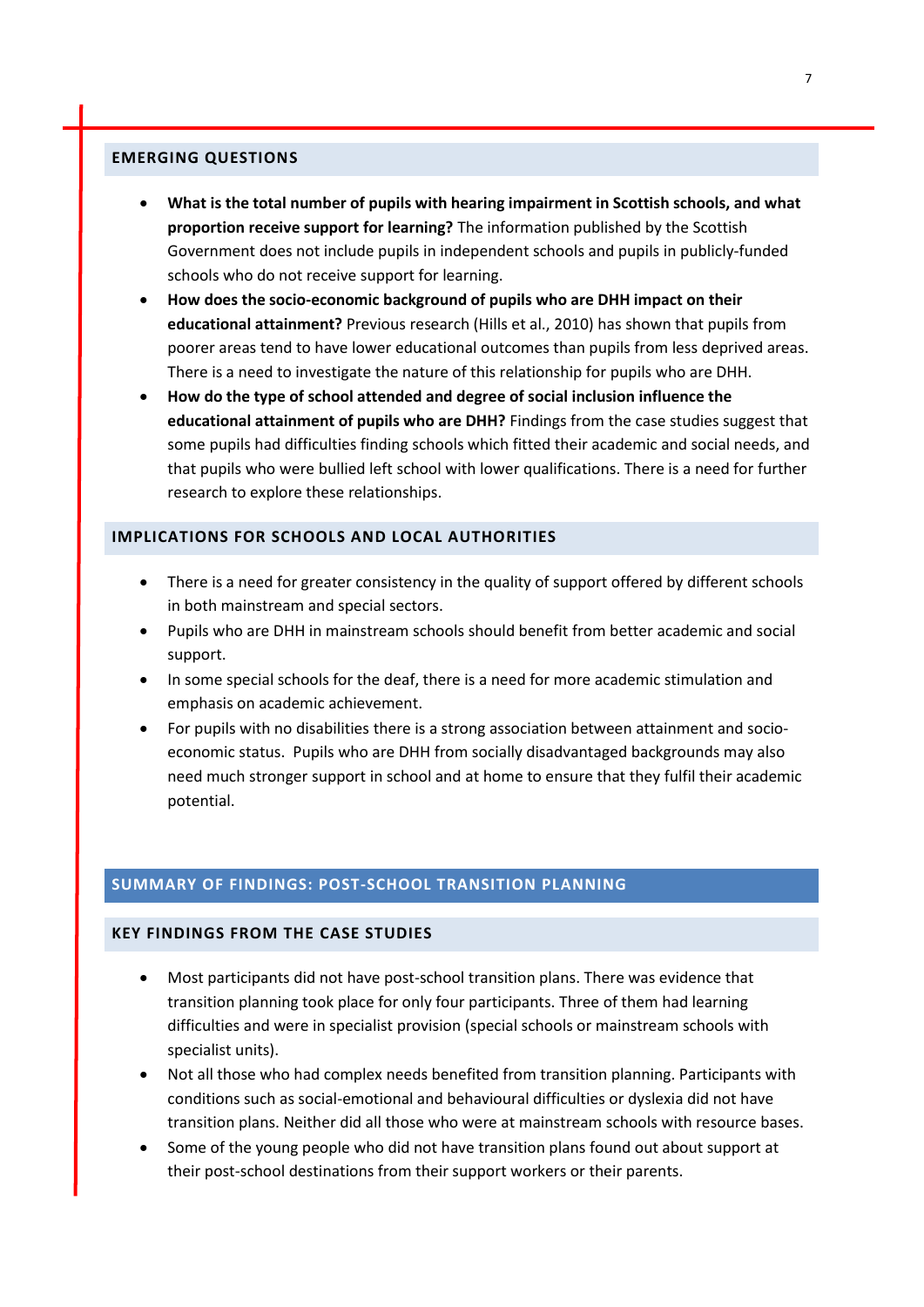- Young people who aimed to go to university were well informed about support options offered by universities. Many of these young people reported that their parents were actively involved in planning their transitions.
- Young people who went into further education, training or employment seemed to be less knowledgeable about support options. Many of the young people in this category were still unaware of support options (such as Access to Work) at the time of the interview.
- Almost half of the hearing aid users in the study were dissatisfied with the standards of care after they transferred to adult services. They mentioned long waiting times, less frequent and less thorough check-ups, the lack of a 'named person' and the quality of the hearing aids.
- Difficulties were also reported in making the transition to adult social work and health services. The mother of one young man with complex needs reported that child services were suddenly withdrawn when her son reached school leaving age, with no adult services in place.

- **What are the criteria by which education authorities/schools decide which young people require post-school transition plans?** The findings from the case studies suggest that DHH pupils who had learning difficulties and were in special schools or mainstream schools with resource bases were more likely to have post-school transition plans. There is a need for larger-scale research to explore transitional practices in Scottish secondary schools.
- **What difficulties do education authorities/schools encounter in delivering post-school transition planning for school leavers who are DHH?** The 2012 report on the implementation of the Education (Additional Support for Learning) (Scotland) Act 2004 (As Amended) (Scottish Government, 2012) found variation in the effectiveness of partnership work across local authorities. There is a need for further research into the factors which facilitate or hinder collaboration between the agencies involved in supporting young people who are DHH in their post-school transitions.
- **How does the lack of formal transition planning impact on the post-school outcomes of school leavers, particularly those from poorer backgrounds?** Findings from the case studies suggest that school leavers from socially-advantaged backgrounds manage their post-school transitions with the help of their parents and wider social networks. There is a need for more research into the transition experiences of DHH school leavers from poorer backgrounds, as they are more likely to experience difficulties.

#### **IMPLICATIONS FOR SCHOOLS, HEALTH AND SOCIAL SERVICES**

 Post-school transition planning is exceedingly patchy. This is a particular problem for pupils from poorer backgrounds, whose parents may not have the cultural, social and economic resources to support their children. Better transition planning for DHH young people with lower qualifications and from less socially-advantaged backgrounds is therefore a priority.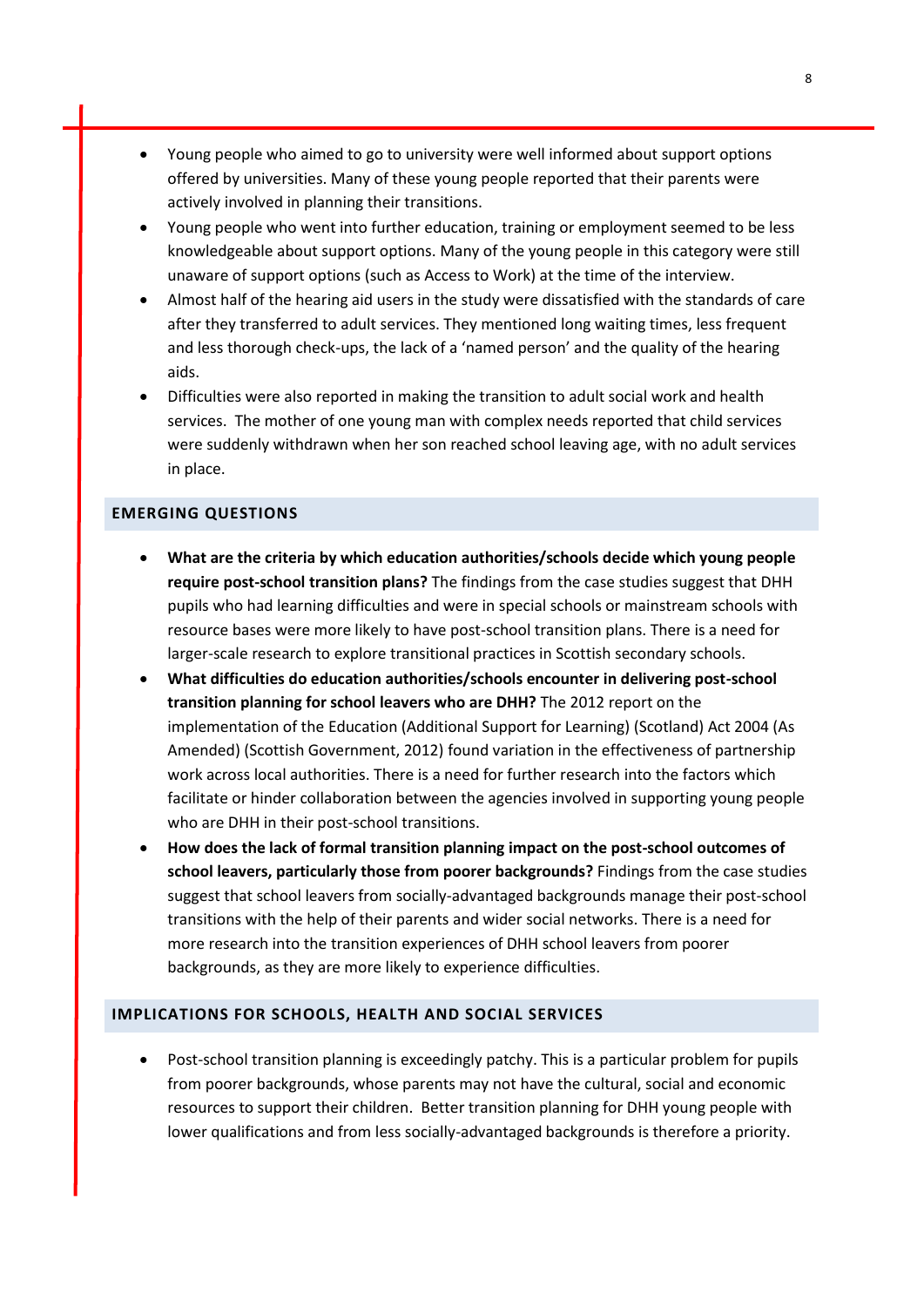- Adult audiology services are seen as providing less individualised support compared with children's services. Adult audiology services need to develop and improve how they support young adults transitioning from children's services.
- Across all agencies, the transition from child to adult services should be much smoother. In particular, the lack of provision for young people who have additional support needs should be addressed and improved support put in place for this group.

#### **SUMMARY OF FINDINGS: EXPERIENCES OF HIGHER EDUCATION**

### **KEY FINDINGS FROM THE REVIEW OF OFFICIAL STATISTICS**

- School leavers who are DHH are less likely to enter higher education compared with their non-disabled peers. In 2011/12, 26% of DHH leavers from Scottish schools entered higher education, as compared to 39% of school leavers with no additional support needs. Fewer school leavers who are DHH entered higher education between 2007/8 and 2010/11. The participation rate was as low as 7% in 2008/9.
- In 2009/10, 0.33% of all UK-domiciled undergraduates and 0.37% of all postgraduates declared that they are DHH. The proportion of UK-domiciled higher education students who declare a hearing impairment has stayed relatively stable in the past 10 years.
- Disabled students who do not have the Disabled Students' Allowance have higher noncontinuation rates than disabled students in receipt of DSA and their non-disabled peers.

- The general level of support in higher education was good, although there was some variation between institutions (e.g., some institutions provided disabled students with communication support and equipment before funding came through, while others did not).
- Most participants received Disabled Students' Allowance (DSA) and benefited from reasonable adjustments.
- The DSA was used to pay for communication support and equipment (e.g., laptops and printers). Most DSA recipients had note-takers, while some also had BSL interpreters, readers, scribes and proofreaders.
- Note-taking was considered a valuable form of support, although some respondents acknowledged that it had limitations (there were complaints about note-takers' availability, especially at short notice, about high turn-over rates, and, in some cases, about note-takers' lack of subject knowledge).
- Although they received communication support, many higher education students encountered communication barriers, particularly when they had to take part in group work or go on clinical or teaching placements.
- There was also evidence to suggest that applying for DSA was not guaranteed to ensure appropriate support. Findings suggest that good self-advocacy skills, pastoral support from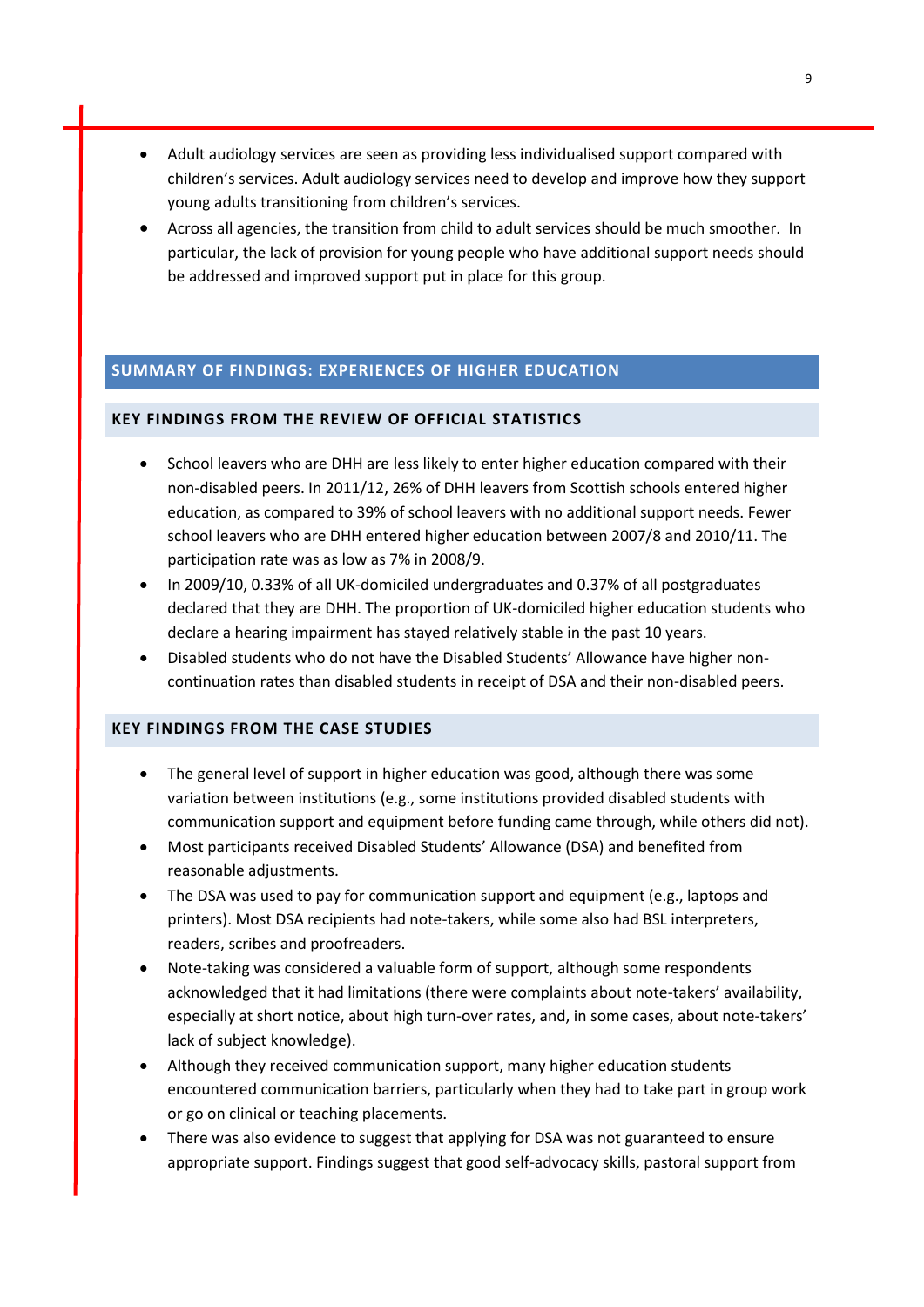Disability Advisors, as well as direct parental involvement in negotiating support also played essential roles.

- Middle class parents typically intervened when difficulties arose, in one case making direct contact with the disability office in order to facilitate re-admission.
- There was less direct intervention by parents from less socially advantaged areas.

#### **EMERGING QUESTIONS**

- **What are the socio-demographic characteristics of higher education students who are DHH?** Previous research indicated that disabled young people in higher education (Riddell et al., 2005) reflect the relative social advantage of the majority of higher education students, in particular those in pre-92 universities, where 80% have parents in professional and managerial occupations. There is need to investigate whether higher education students who are DHH also represent a socially advantaged group. This would provide an indication of the factors which contribute to their success.
- **What are the non-continuation rates of students who are DHH? What factors lead to dropout?** Findings from the case studies suggest that some higher education students who are DHH may encounter communication difficulties during their studies, which may lead to drop-out. An analysis of HESA data would shed light on the non-continuation patterns of higher education students who are DHH.

#### **IMPLICATIONS FOR UNIVERSITIES**

- Although universities generally provide good support for students who are DHH, certain groups experience problems. Young people who are BSL users may experience communication difficulties, whilst those with mental health difficulties are particularly vulnerable. Students from less socially advantaged backgrounds are more likely to drop out than those from more advantaged backgrounds. Additional support therefore needs to be targeted on these groups.
- Disabled students advisers and academic staff need to be more proactive in recognising difficulties at an early stage to prevent student drop-out.
- There is a need for more consistency in the quality of support offered by different higher education institutions.

#### **SUMMARY OF FINDINGS: EXPERIENCES OF FURTHER EDUCATION AND TRAINING**

#### **KEY FINDINGS FROM THE REVIEW OF OFFICIAL STATISTICS**

 Further education is the most common post-school destination of school leavers who are DHH. In 2011/12, 39% of school leavers who are DHH entered further education, as opposed to 23% of school leavers with no additional support needs. During the previous five years the participation rate was even higher (as high as 57% in 2009/10).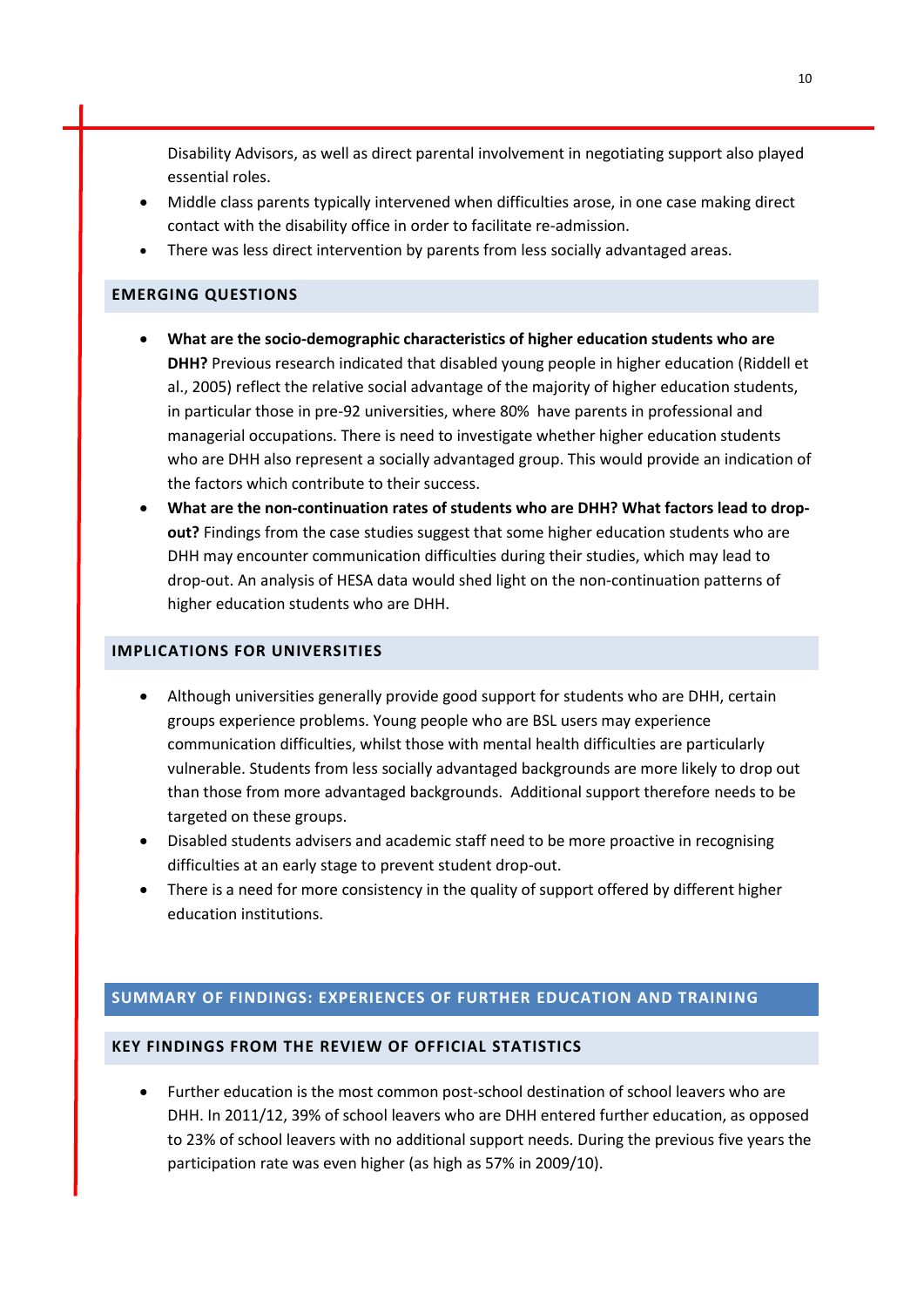- In 2010/11, 0.55% of all further education students reported that they were DHH.
- A very small percentage of school leavers enrolled on training programmes in 2011/12 (1.5%, slightly lower than school leavers with no additional support needs, at 3%).
- Skills Development Scotland does not collect data on participation rates of young people who are DHH on national training programmes.

- Most further education students had some communication support from note-takers. Some also had BSL interpreters and readers. Some further education students also received oneto-one tuition from learning support workers.
- There was very little mention of specialist equipment, such as FM systems.
- There seemed to be wide variation among colleges in terms of support standards: some colleges seemed to offer appropriate levels of support, while others offered no support at all. There was also less consistency of support.
- Many students reported that communication support workers were in short supply and were often unavailable.
- Further education students were less appreciative of the disability support services offered by colleges, and more positive about the informal support offered by their peers and teaching staff.
- There were also fewer instances of successful self-advocacy and direct parental involvement in negotiating support. This may be a direct consequence of the fact that further education students formed a less socially-advantaged group, with a higher incidence of learning and communication difficulties.
- Young people on training programmes did not benefit from communication support.
- There were no BSL users among those on training programmes. This may be a direct consequence of the lack of communication support offered to young people in training.
- Most young people on training programmes seemed to be less knowledgeable about support options.
- Some young people believed that they did not require support, although they reportedly encountered various communication difficulties during their training. This may be a direct consequence of the fact that these young people received little support in school. One young person who had adequate support in school expressed concerns that the lack of communication support and deaf awareness on his apprenticeship programme had a negative impact on his learning.
- There was consensus amongst those on Modern Apprenticeships that the training had increased their employability and helped them become more confident and assertive.
- The personal development course attended by a young man with Down's syndrome was time limited and did not have a clear progression route.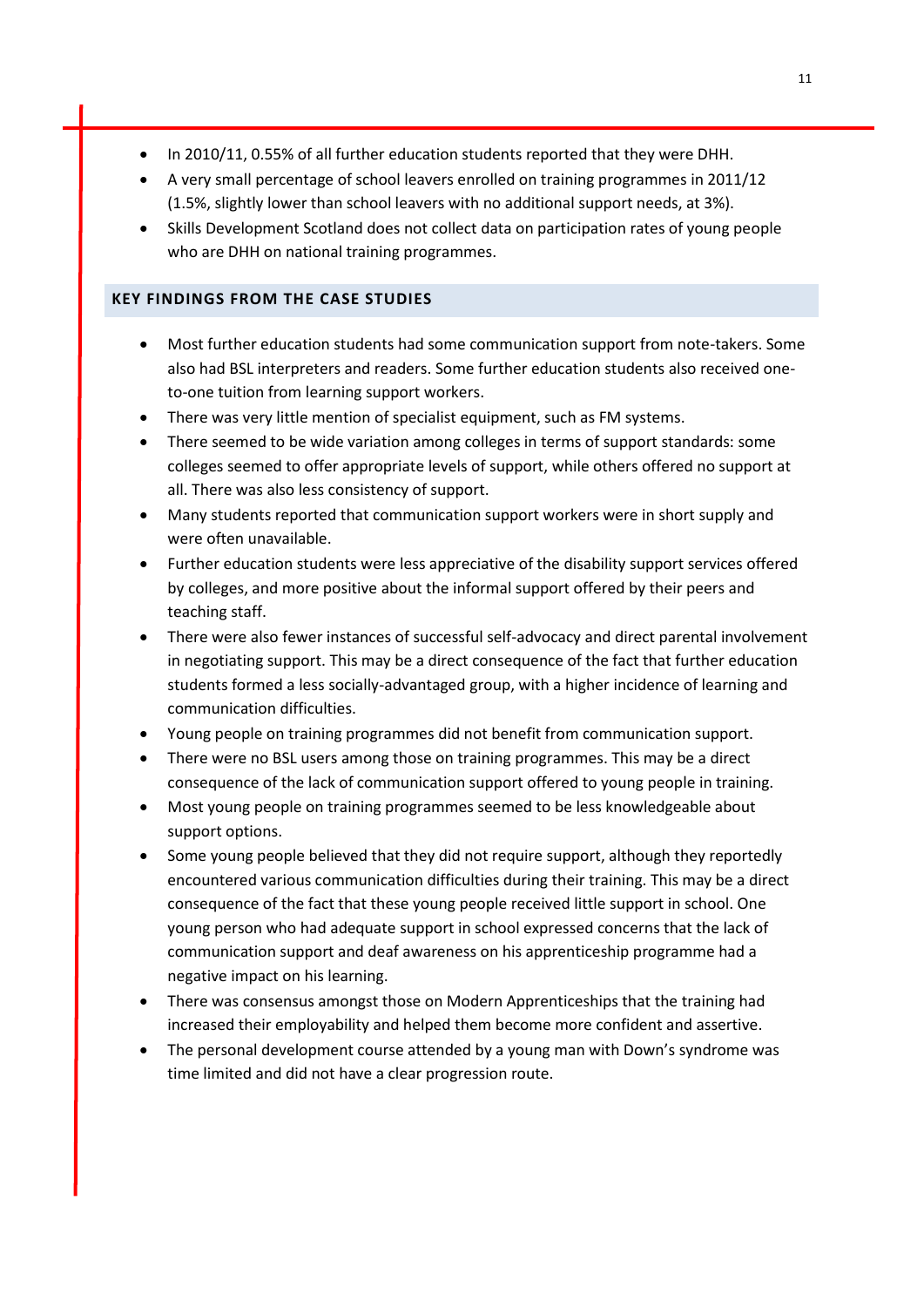- **How does the model of funding for students with additional support needs in further education impact on the quality of support offered by colleges?** Findings from the case studies suggest that there is a marked difference between the quality of support offered by higher education institutions and further education colleges. Is this difference in support a direct consequence of the difference in funding mechanisms for students with additional support needs in higher and further education?
- **What are the reasons behind the low claims for the Additional Support Needs for Learning Allowance of some colleges?** An analysis carried out by the Scottish Funding Council (Scott and Tye, 2012) revealed that 2010/11 some colleges did not claim any ASNLA, while a small number of colleges claimed more than 60% of the entire ASNLA spent in Scotland. There a need to investigate the reasons behind this variation in ASNLA spent between colleges.
- **What are the non-continuation rates of students who are DHH in further education and what factors contribute to drop-out?** Findings from case studies suggest that some further education students who are DHH drop out of college, mainly due to a lack of communication support.
- **What proportion of higher education students who are DHH study on higher education courses in colleges?** Scottish Government data on school leavers' destinations and the data from the Higher Education Statistics Agency which are included in this report do not distinguish between DHH students studying towards a first degree and other undergraduates.
- **What is the participation rate of young people who are DHH on National Training Programmes, including Modern Apprenticeships?** Findings from the case studies suggest that training programmes increased the employability of DHH young people who left school with lower qualifications. However, Skills Development Scotland does not collect data on the number of young people on national training programmes who are DHH.
- **What barriers do young people who are DHH encounter in accessing and completing training programmes?** Findings from the case studies suggest that many young people on training programmes do not have communication support. Some may also encounter discriminatory attitudes. There is a need for further research into the training experiences of young people who are DHH.

#### **IMPLICATIONS FOR COLLEGES AND TRAINING PROVIDERS**

- Support in colleges tends to be patchy and under-resourced. The Scottish Government needs to ensure that colleges are able to offer the same quality of support as that which is available in universities. This is particularly important at a time when college funding is being reduced.
- Students on personal development courses often find that there is a lack of progression. Colleges need to provide a greater range of lifelong learning opportunities to people who are deaf and have additional support needs.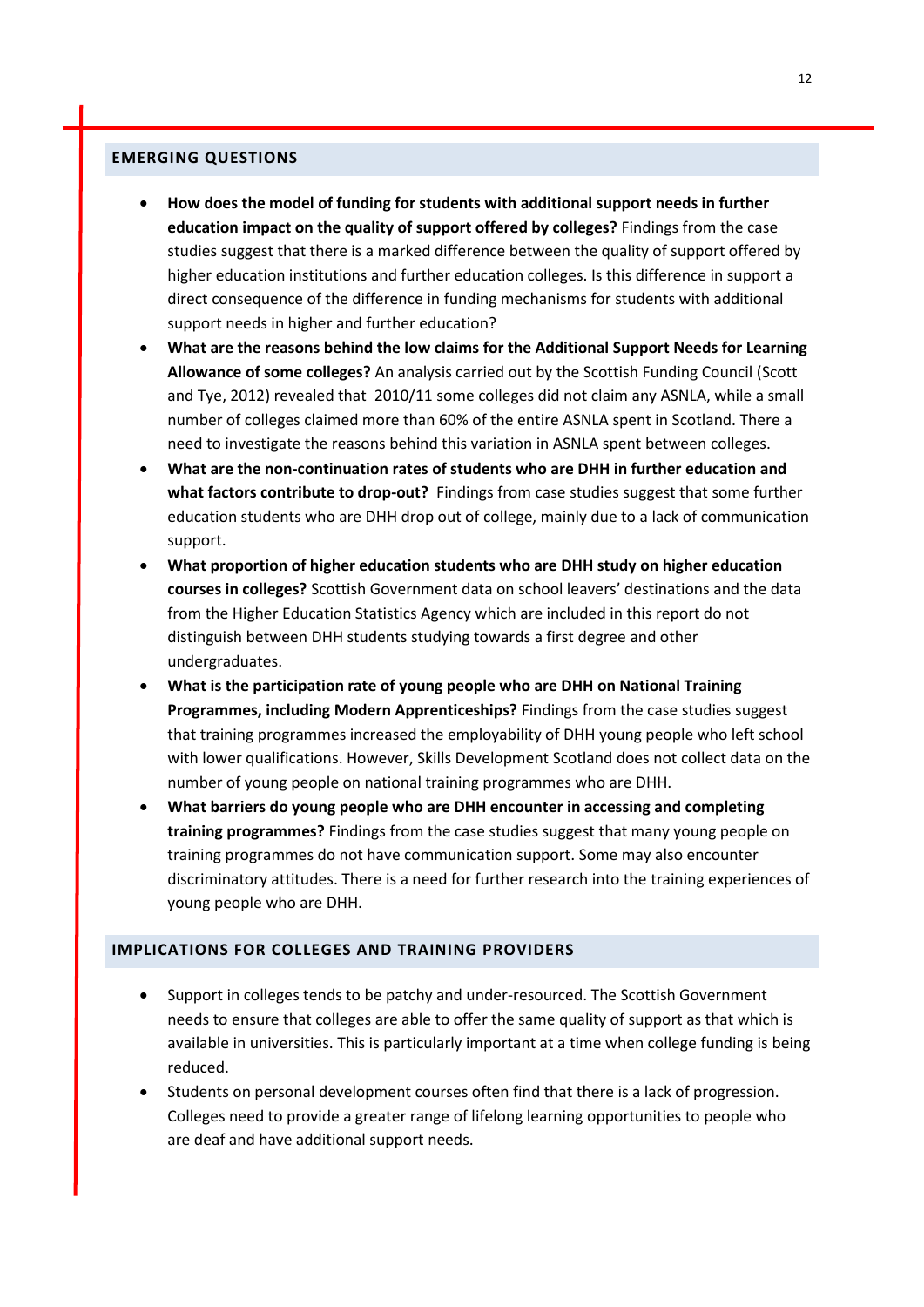- Communication support for young people on training programmes is particularly poor and needs further investment.
- There is a need to educate co-workers to ensure that trainees who are DHH do not encounter discriminatory attitudes.

#### **SUMMARY OF FINDINGS: EMPLOYMENT EXPERIENCES**

#### **KEY FINDINGS FROM THE REVIEW OF OFFICIAL STATISTICS**

- In 2011/12 leavers from Scottish publicly-funded schools who are DHH were less likely to be employed than their peers with no additional support needs (15% vs. 25%). They were more likely to be unemployed and not seeking employment or training (5% vs. 2%).
- In 2012 the estimated employment rate of working-age people in Great Britain who have 'difficulties in hearing' was much lower than that of non-disabled people (48% vs. 78%).
- In 2009/10, the employment rates of higher education graduates who are DHH six months after completion were similar to those of their non-disabled peers (around 68%).
- In 2009/10, graduates who are DHH were better represented in graduate-level occupations than their non-disabled peers. 67% of graduates who are DHH were in managerial and administrative occupations, professional, associate professional and technical occupations, compared with 63% of the non-disabled graduates.
- There is no publicly-available data on the employment outcomes of people who are DHH with further education and training qualifications.

- Young people with higher education qualifications were more likely to find employment with the help of their parents or wider social networks than young people with non-graduate qualifications.
- Most of the graduates who were in employment had worked for their current employers when they were students.
- Graduates were more aware that they could use the equality legislation as a 'battering ram', but at the same time they believed that they could be victims of discrimination.
- Graduates were less likely to register with the JobCentre and receive Jobseeker's Allowance than young people with vocational and training qualifications.
- Graduates were less likely to seek advice from Careers Advisors at college or university. Most young people who went into training straight after leaving school reported seeking help from Careers Advisors in schools.
- Jobseekers with non-graduate qualifications were more likely to encounter potential employers with openly negative views of deafness.
- Several jobseekers with non-graduate qualifications believed that disclosing their deafness in job applications would lower their chances of being offered interviews.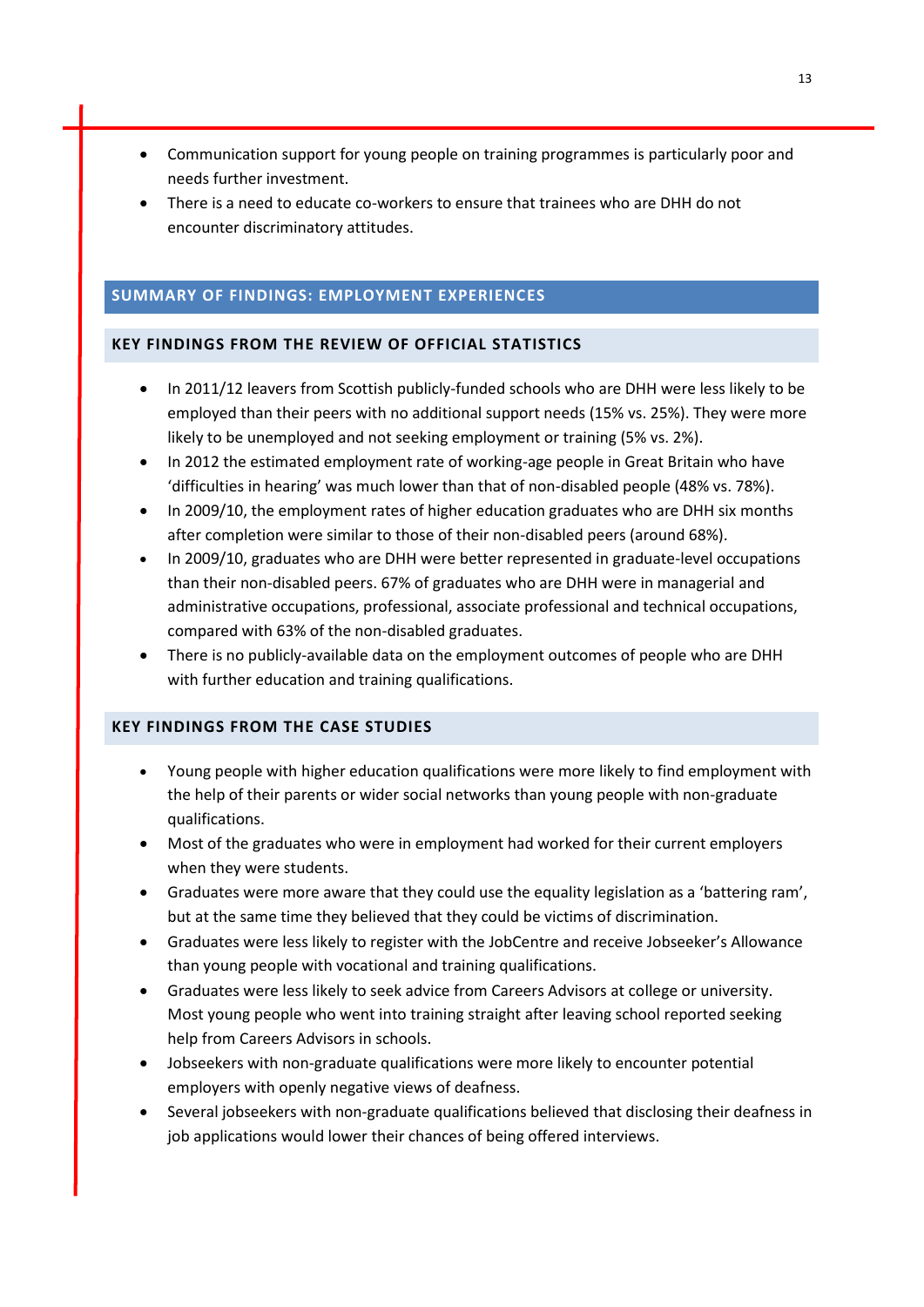- Jobseekers with non-graduate qualifications were more likely to have limited work experience.
- Many jobseekers with non-graduate qualifications seemed to believe that their hearing loss limited the range of jobs that they could do.
- Many young people who are DHH reported that they encountered communication difficulties at work, such as difficulties using the phone or general communication difficulties due to noisy working environments.
- There seemed to be little awareness of the communication needs of people who were hard of hearing.
- Very few young people used Access to Work. Graduates and BSL users were more likely to know about Access to Work, although relatively few used it.
- Those who did not have Access to Work avoided certain tasks or relied on informal support from co-workers and employers.
- The majority of those in employment were happy in their jobs and pleased to be in work.

- **How do educational and training qualifications translate into employment outcomes for people who are DHH?** There is a need for further comparisons between the employment outcomes of DHH people and non-disabled people with similar qualifications, in order to account for barriers to accessing employment, such as discrimination and lack of support.
- **What are the employment outcomes of DHH young people who completed further education and vocational training courses?** As the employment rates of DHH young people with higher education degrees are similar to those of non-disabled graduates, while the employment rates of all working-age people who are DHH are much lower than those of the non-disabled population, we can infer that the DHH people with training and further education qualifications are more likely to encounter difficulties in finding work.
- **What types of support are required by Access to Work clients who are DHH?** There is no publicly-available data on the types of support required by Access to Work clients who are DHH (e.g., support workers or specialist equipment).
- **What barriers are encountered by people who are DHH in recruitment and employment?** Findings from the case studies suggest that jobseekers who are DHH encounter a series of barriers in accessing employment, including discrimination and lack of communication support. There is a need for further research into the jobseeking and employment experiences of young people who are DHH.

#### **IMPLICATIONS FOR EMPLOYERS AND THOSE PROVIDING EMPLOYMENT SERVICES**

- There is evidence of disability discrimination particularly in the recruitment process. It is important that employers' duties to combat discrimination and promote equality for disabled people continue to be emphasised.
- There is a need for greater awareness of the communication needs of young people who are DHH in the workplace.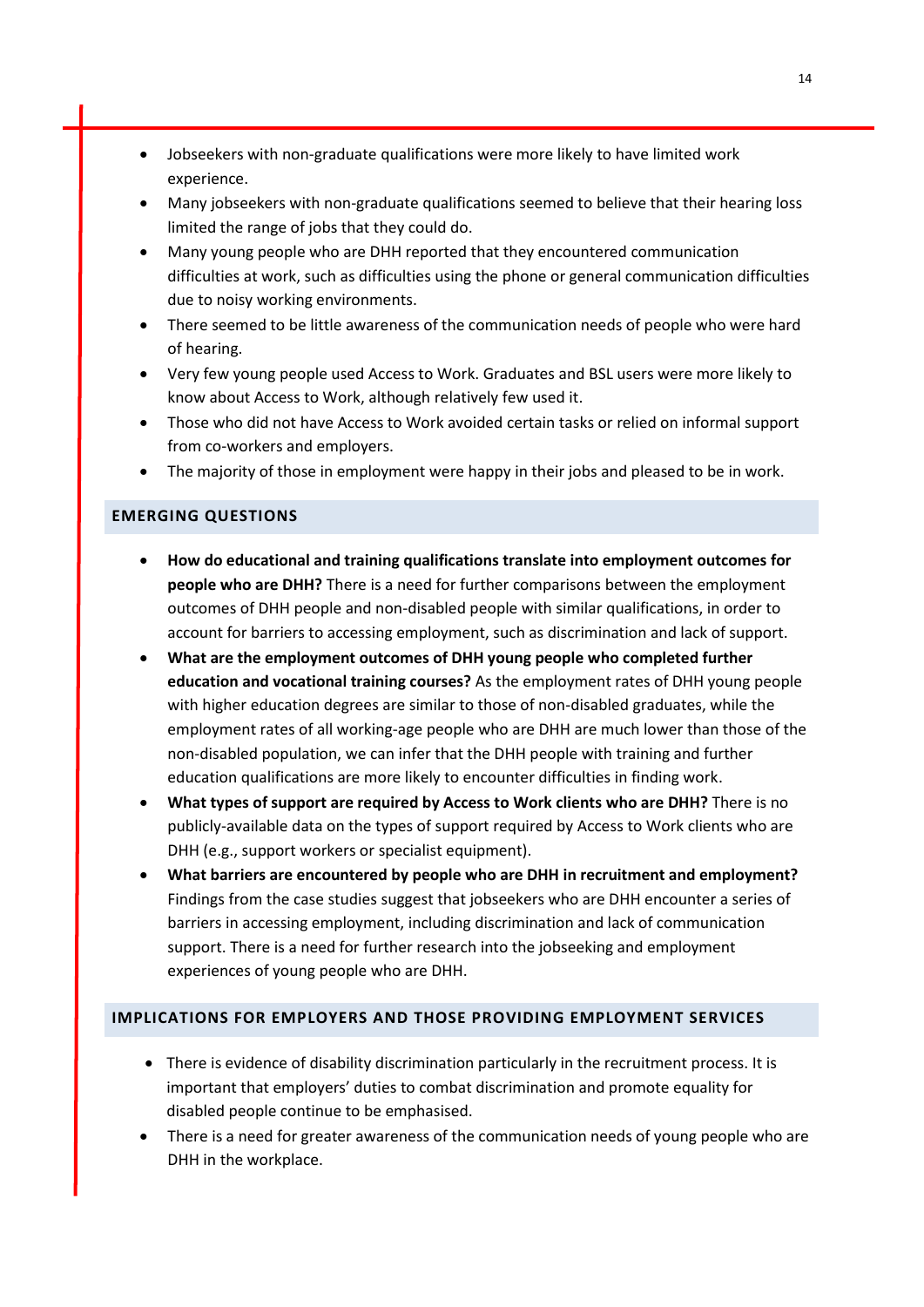Young people with low qualifications are particularly at risk of unemployment, low pay and insecure work. There is need for employers to ensure that young people who are DHH, particularly those with lower qualifications, are treated fairly in the workplace, and that attention is paid to career progression.

#### **SUMMARY OF FINDINGS: MARKERS OF ADULTHOOD**

#### **KEY FINDINGS FROM THE CASE STUDIES**

- There were clear differences between young people in higher education and the young people who entered further education or training with regard to their ability to achieve independent markers of adulthood.
- University students had independent living arrangements during their studies, while most of those who were in college and training had never left their family home.
- Many university students and graduates wanted to move to different cities or abroad, while college students and apprentices rarely expressed the wish to leave their hometowns.
- University graduates became financially independent sooner than those in non-graduate occupations.
- University students were much more likely to belong to clubs and organisations and do voluntary work, while most further education college students and apprentices spent their free time with family or friends.
- As a direct consequence, university students and graduates had wider social networks, while further education college students and apprentices had fewer opportunities to meet new people.
- University students and graduates were more likely to be in stable relationships.
- University students and graduates were more likely to have clear plans about their future professional careers.
- Young people's sense of identity depended on their degree of hearing loss, the age when it occurred and their preferred mode of communication. BSL users had a clear deaf identity, while those who were educated orally and had milder hearing loss tended to have a hearing identity. Some young people had ambivalent identities.
- Many of those who had a hearing identity held negative views of deafness.
- Most young people believed that being deaf made them more resilient.
- Many acknowledged the importance of being assertive and confident in order to be successful.

#### **EMERGING QUESTIONS**

 **Are the school-to-work transitions of people who are DHH longer and more complex than those of young people with no disabilities?** Post-school transitions have become more complex and drawn-out over time and are less likely to lead straight into employment (Riddell et al., 2001). There is a need for further research in order to establish whether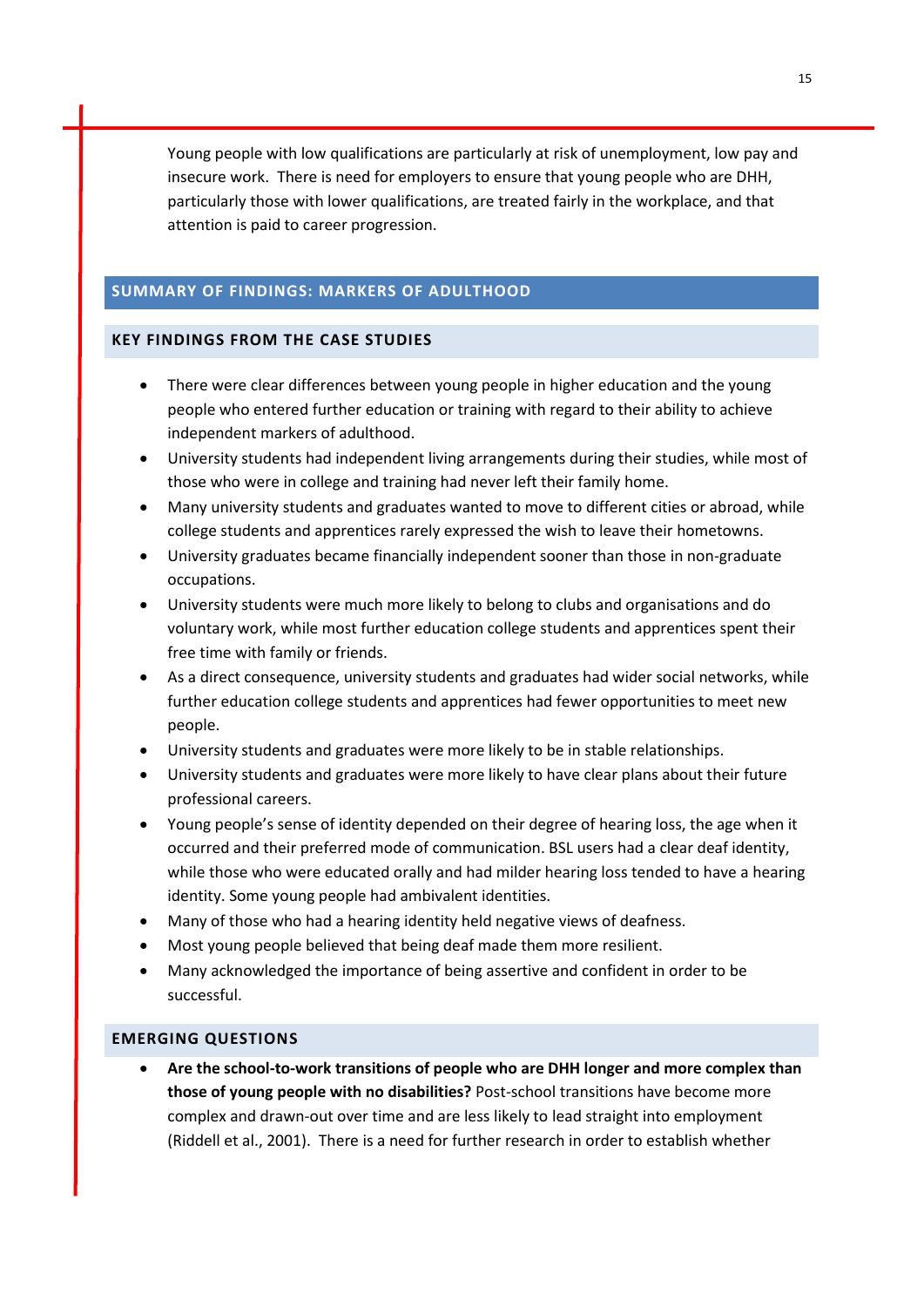young people who are DHH take longer to enter the labour market and achieve financial independence than young people with no disabilities.

 **What factors support those who are most successful in the education system and the labour market?** Findings from the case studies suggest that DHH young people from sociallyadvantaged backgrounds are more likely to leave school with higher qualifications and have good employment outcomes. What other factors contribute to their success?

#### **IMPLICATIONS FOR SOCIAL SERVICES**

- Cuts in social services and benefits payments are affecting those at the social margins. It is important to ensure that young people who are DHH are given every assistance to attain markers of adult status such as independent housing.
- Social services need to ensure that childcare, parenting advice and return to work support is available for young women who become parents at an early age.

#### **IMPLICATIONS FOR DATA GATHERING**

 There is a need for longitudinal pupil-level data so that the progress of children and young people who are DHH may be traced from school into post-school destinations and onwards into the world of work.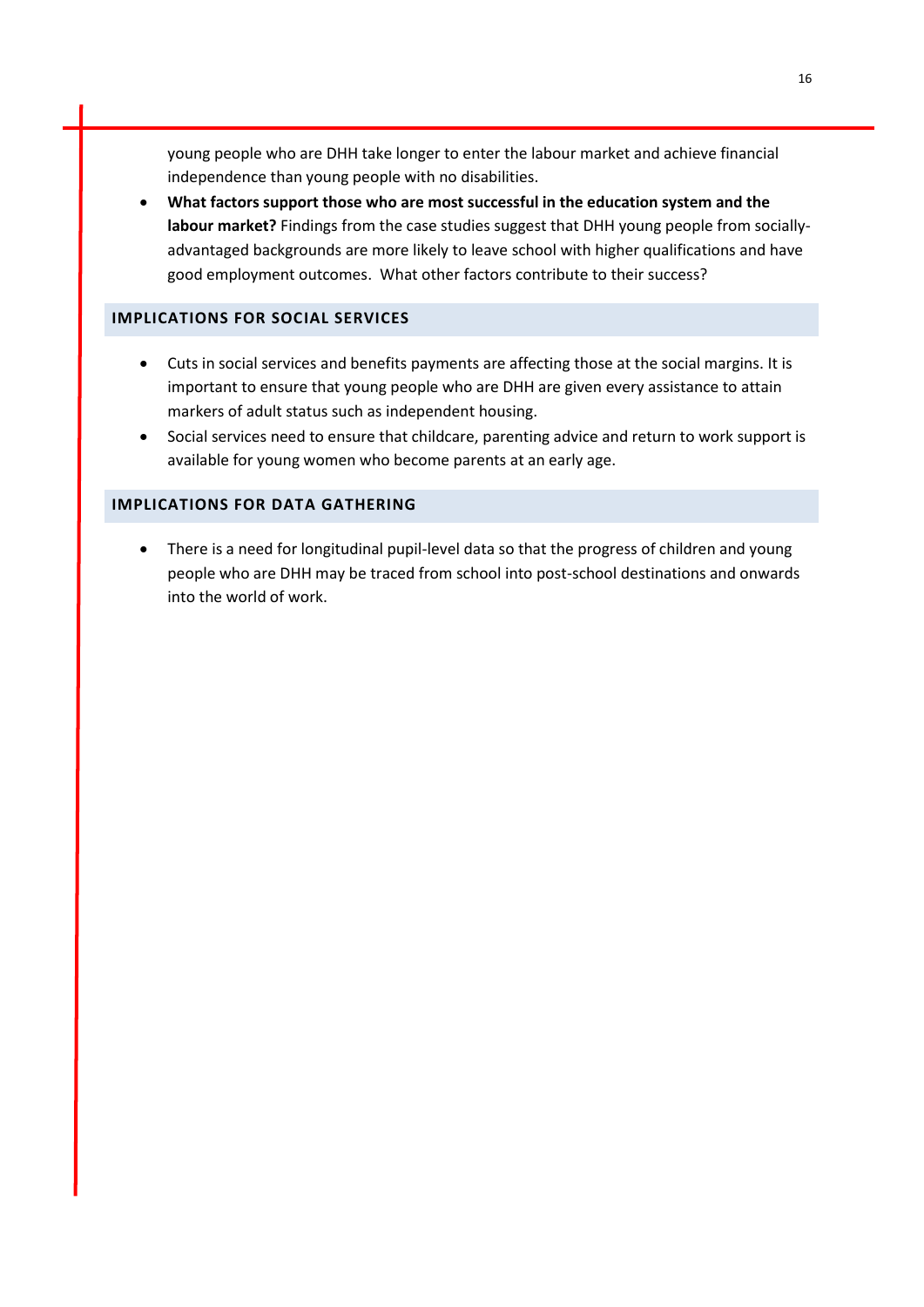#### **REFERENCES**

Audit Scotland (2013). *Scotland's colleges 2013*. Retrieved from [http://www.audit](http://www.audit-scotland.gov.uk/docs/central/2013/nr_130829_scotlands_colleges.pdf)[scotland.gov.uk/docs/central/2013/nr\\_130829\\_scotlands\\_colleges.pdf](http://www.audit-scotland.gov.uk/docs/central/2013/nr_130829_scotlands_colleges.pdf)

- Hills, J., Brewer, M., Jenkins, S., Lister, R., Lupton, R., Machin, S., Mills, C., Modood, T., Rees, T. and Riddell, S. (2010). *An Anatomy of Economic Inequality in the UK: Report of the National Equality Panel*. London: London School of Economics. Retrieved from <http://eprints.lse.ac.uk/28344/1/CASEreport60.pdf>
- Riddell, S., Baron, S., & Wilson, A. (2001). The learning society and people with learning difficulties. Bristol: The Policy Press.
- Schuller, T., Baron, S., & Field J. (2000). Social capital: a review and critique. In Baron, S., Field J. and Schuller, T. (Eds.), *Social capital: critical perspectives* (pp. 1-38). Oxford: Oxford University Press.
- Scott, J., & Tye, R. (March 2012). *Additional support needs for learning allowance.* Unpublished conference paper presented at Managing Support Issues: Promoting Positive Partnerships. Retrieved fro[m http://www.collegedevelopmentnetwork.ac.uk/Supported-](http://www.collegedevelopmentnetwork.ac.uk/Supported-Programmes/support.html)[Programmes/support.html](http://www.collegedevelopmentnetwork.ac.uk/Supported-Programmes/support.html)
- Scottish Government (2012). *Supporting children's and young people's learning: A report on progress of implementation of The Education (Additional Support for Learning) (Scotland) Act 2004 (As Amended).* Retrieved from<http://www.scotland.gov.uk/Resource/0038/00387992.pdf>

#### The main report and appendices can be found at

[http://www.ed.ac.uk/schools-departments/education/rke/centres-groups/creid/projects/postsch](http://www.ed.ac.uk/schools-departments/education/rke/centres-groups/creid/projects/postsch-trans-dhh)[trans-dhh](http://www.ed.ac.uk/schools-departments/education/rke/centres-groups/creid/projects/postsch-trans-dhh)